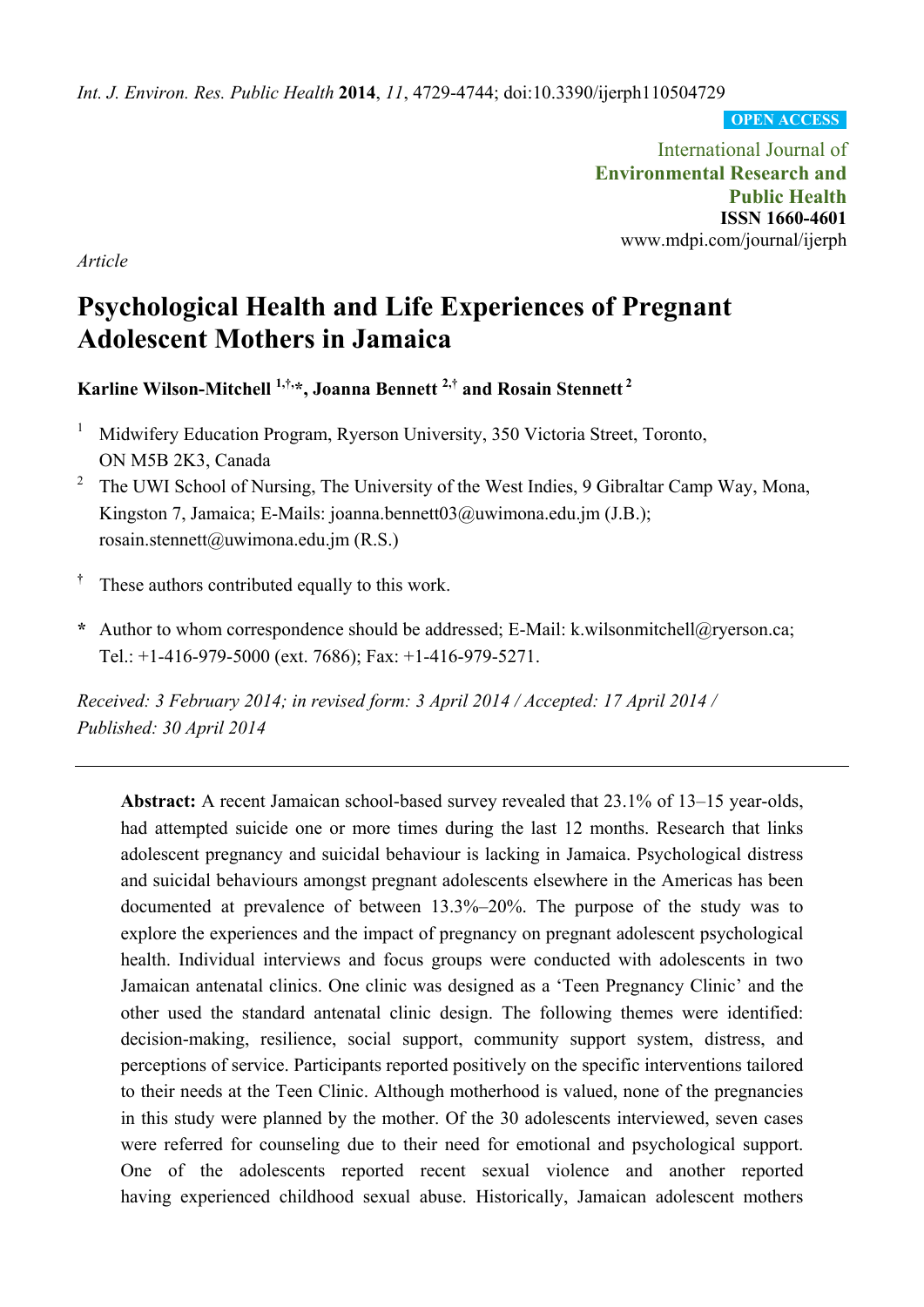faced barriers to education, self determination, and family planning. Empowering, adolescent-centred healthcare and comprehensive reproductive health education may mitigate psychosocial distress.

**Keywords:** adolescent; pregnancy; psychosocial distress; abuse; resilience; antenatal care; social support

# **1. Introduction**

The 2008 Jamaica Reproductive Health Survey (RHS) has shown a decline in adolescent (females 15–19 years) pregnancy from 137 in 1975 to 79 in 2002 and 72 in 2008 [1]. Despite this downward trend, there remains significant concern about the high rate of adolescent pregnancy and the subsequent negative impact, including high maternal mortality, premature babies, complications during labour, low birth weight rate, low and poor utilization of antenatal health care [1]. Maharaj *et al.* [2] reported a 15–20% prevalence rate for adolescent pregnancy in Jamaica, with one-fifth of these in their second pregnancy. Throughout this article, participants will be referred to as pregnant teenagers or adolescent mothers. This conceptualization recognizes the fluid and dynamic transition to motherhood that begins prior to birth; which is in keeping with current literature [3,4].

The authors shared a concern regarding the psychosocial impact of adolescent pregnancy, including interruption in education and the attainment of individual goals and lack of parental support at a time when they are emotionally and financially vulnerable. Additionally, the transition to motherhood is reported to put adolescents at a greater risk for psychological distress. Adolescent mothers have been shown to be more likely to present with symptoms of depression when compared with their non-parenting peers and older mothers [5].

Additional evidence of psychological distress among Brazilian pregnant adolescents has been reported by Freitas *et al.* [6], who conducted a case-controlled study to compare the psychosocial profile and suicidal behaviour of 110 pregnant and 110 non-pregnant adolescents. The findings indicated that adolescent pregnancies were associated with: substance use, low level of social support, depression, traumatic life events and other psychosocial difficulties. The study found pregnant adolescents had higher prevalence rates than non-pregnant girls, for attempted suicide (20% *vs.* 6.3%), depression (26.3% *vs.* 13.6%) and anxiety (43.6% *vs.* 28%).

These findings are further supported by a cross-sectional study of 828 pregnant teenagers conducted in southern Brazil by Pinheiro *et al.* [7]. They found that suicidal behaviour or intentional deaths or attempts to take one's life, were relatively common features in pregnant teenagers. Prevalence of suicidal behaviour was 13.3%, with 1.3% reporting attempting suicide within the last month. Further significant associations were found between suicidal behaviour and low education, prior abortion, previous major depression, and physical abuse within the last 12 months. Pregnant teenagers with high social support showed prevalence ratios 67% lower than those with low social support. A wide range of psychiatric disorders, most notably major depressive disorder and panic disorder remained associated with suicidal behaviour after adjustment. Moreover, Mollborn and Morningstar [8] found that teenage mothers had higher levels of psychological distress than their childless adolescent peers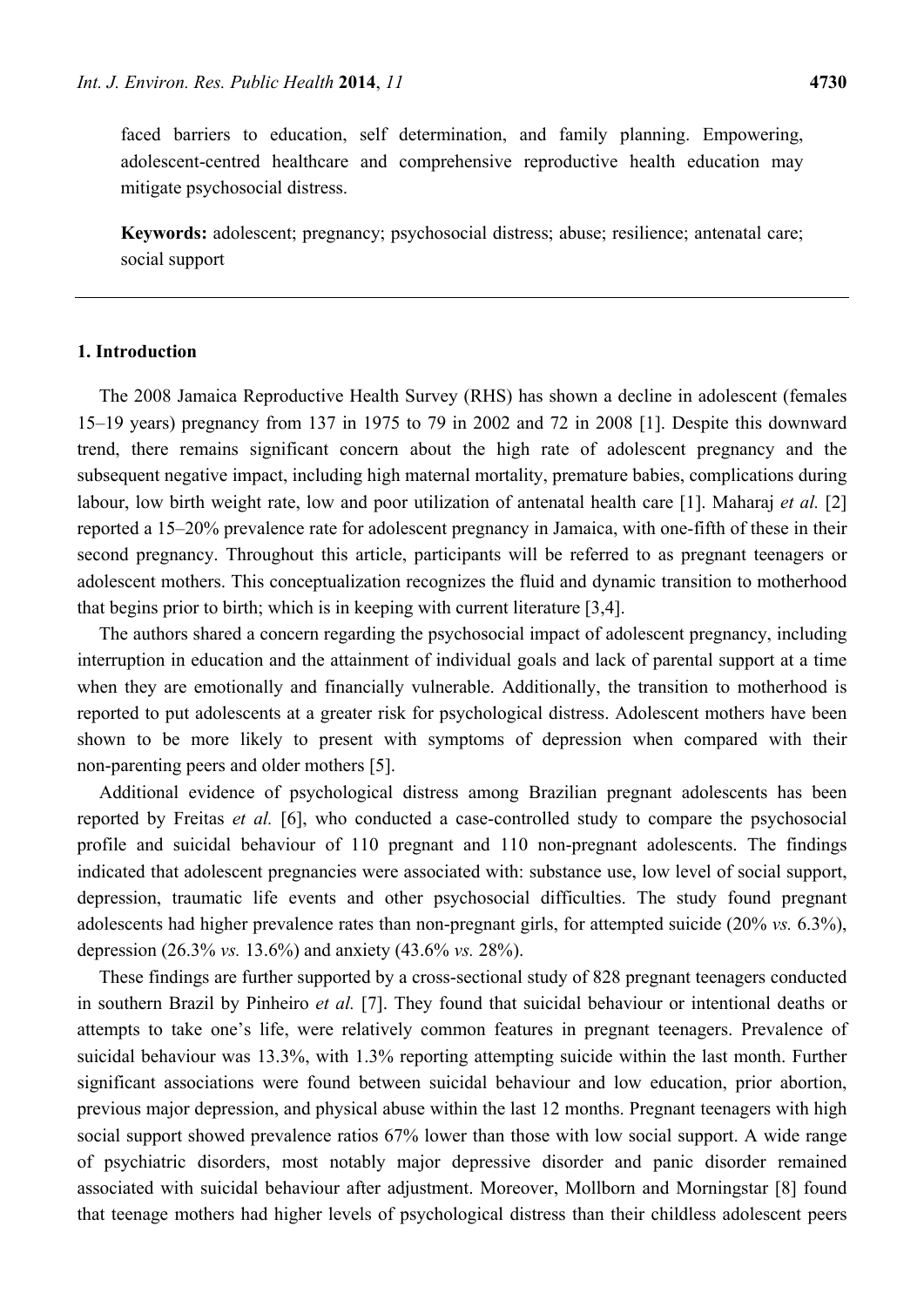and adult mothers. They suggest that the experience of teenage childbearing did not appear to be the cause, as teenage mothers' distress levels were already higher than their peers before they became pregnant.

The literature concerning Jamaican adolescents primarily describes negative experiences such as substance abuse, unplanned pregnancy, sexually transmitted infections, violence, and crime [9–11]. There is a paucity of research that examines positive attributes such as self esteem or resilience in Jamaican adolescents. Furthermore, there have been few studies to explore the factors that influence the mental health status of pregnant adolescents. The current study reflects a framework that incorporates strengths, potential, resilience and mental health. Antonovsky's Sense of Coherence (SOC) Scale draws connections between mental health, resilience and level of coherence [12]. Antonovsky's scale seems to measure the process by which individuals perceive stressful situations and "use general resistance resources to maintain and develop their health" [12]. This tool has been used in over 30 languages and countries, with various children and adults and finds applicability irrespective of culture. The SOC scale has accurately predicted social and mental health outcomes. Another model, The Positive Youth Development (PYD) model, similarly provides a multidimensional approach using 40 assets that are identified as important components of adolescent mental health and socio-economic success [13]. Although they address various social determinants of health, neither the SOC nor the PYD model has incorporated critical race/class/child rights issues that influence post-colonial Jamaican society. And it is unknown whether these models are sufficient to explain the responses of Jamaican adolescent mothers to pregnancy; however, these frameworks have informed this project and the conceptualization of mental health that evolved from the study findings.

A study of this nature is relevant within the Jamaican context in light of public health concerns arising from the increasing rate of suicidal ideation and behaviour among adolescents. The Jamaica Youth Risk and Resiliency Behavior Survey 2005 noted that 12% of female adolescents 10–15 years old experienced suicidal ideation [10]. Since that time, the 2010 School-based study noted that 25.7% of females 13–15 years old experience suicidal ideation and 23.1% of them had attempted suicide one or more times during the preceding 12 months [14]. Additionally, there is evidence indicating that Jamaican pregnant adolescents experience feelings of sadness, shame and emotional turmoil when they find out about their pregnancy [15]. Further it has been reported that pregnant teenagers in Jamaica report feeling stressed, depressed and often experience stigma surrounding marital status and ageism [16]. There are anecdotal accounts of desperate, pregnant adolescent teens seeking unsafe, illegal abortions [16]. Based upon these concerns expressed in the media and the international evidence linking suicidal ideation and behaviour to adolescent pregnancy, it is prudent to examine this association in Jamaica.

This study, which explores the self-reported perceptions of pregnant adolescents, seeks to provide interim data which could inform the development of larger scale studies that focus policy and practice in relation to adolescent reproductive and maternity healthcare. The purpose of the study was to describe the socio-demographic profile and to explore the personal experiences of pregnant adolescents and the impact of pregnancy on Jamaican adolescents' psychological health. In addition, comparisons were made between the mothers' experiences of healthcare received in the teen-centred clinic compared to a standard antenatal clinic.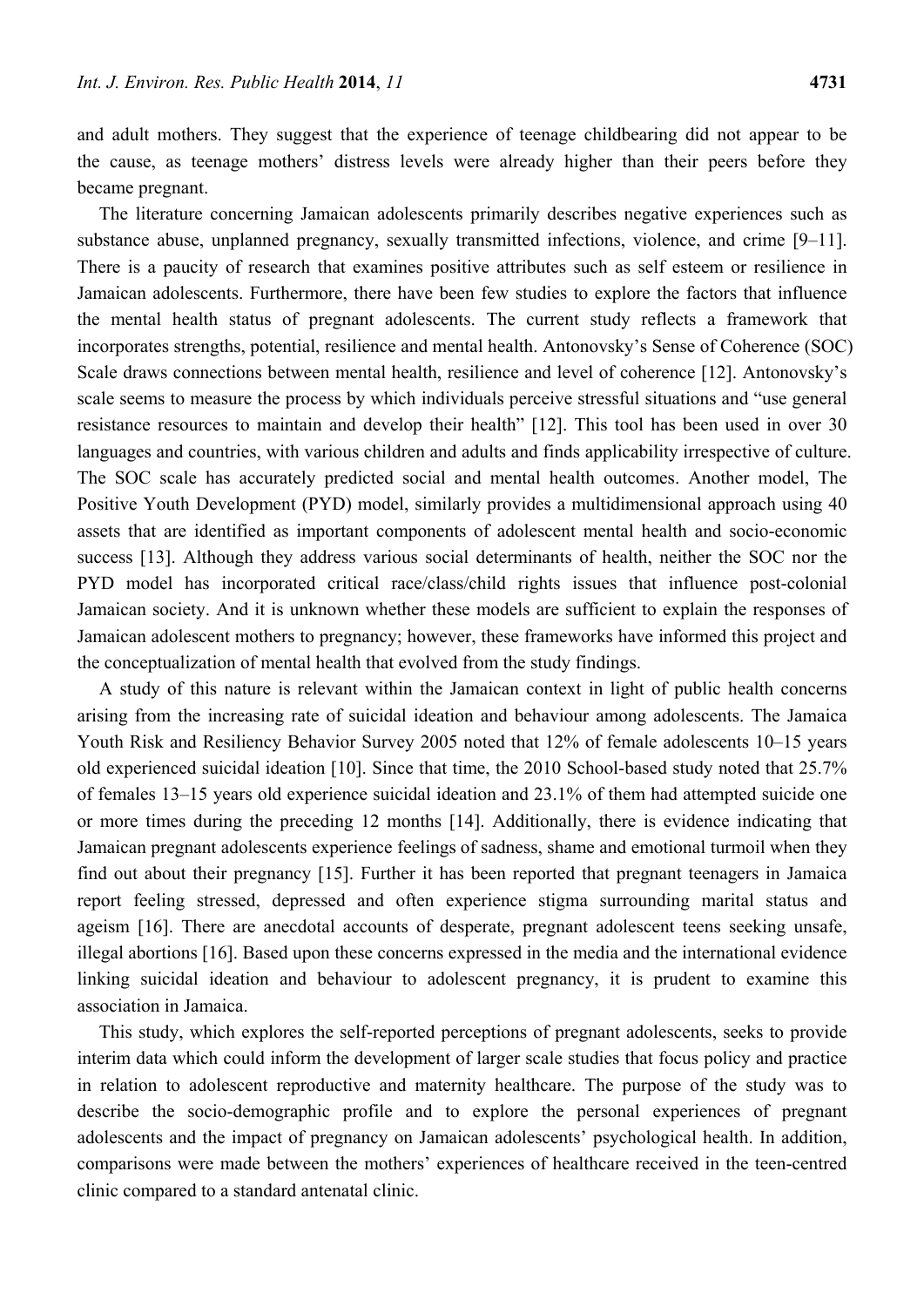## **2. Methods**

Mixed methodology was employed to identify psychosocial factors associated with adolescent pregnancy and suicidal risk. Semi-structured interviews and guided focus group discussions were utilized in collecting data.

#### *2.1. Participants and Sampling Methods*

Convenience sampling methods were used to recruit adolescents ages 12–17 years old who visited the antenatal clinics at two urban hospitals in Jamaica. Hospital A held a "Teen-Centred" clinic and Hospital B held a standard antenatal clinic. The participants were solicited verbally by the two trained research assistants who presented in the clinics during the weeks preceding and during the data collection. Adolescents were excluded from the study if they were diagnosed with a learning disability, or were unable to speak, read or write. Individual consents were obtained for adolescents 16 years and older. Assents as well as parental consents were obtained when participants were under the age of 16.

The sample consisted of 30 pregnant adolescents, 15 from each antenatal clinic. The focus group sample consisted of 16 pregnant adolescent, eight from each hospital. Only two of those who participated in the interviews agreed to participate in the focus group discussion. The focus group discussion and semi-structured interviews were conducted in a quiet space at both hospitals. Refreshments were provided for the participants along with a department store and supermarket coupons worth \$1000 JAD (approx. \$10 USD) with which they could purchase items in preparation for their babies. Focus group preparation and facilitation utilized well established protocols described by Morgan [17,18].

Semi-structured interviews included questions which provided both quantitative and qualitative data. The findings presented in this paper will report solely on the preliminary analysis of the individual interviews. Future papers will present comparative findings of the analysis of the focus group discussions from both hospitals.

# *2.2. Data Collection*

The risk of harmful emotional distress during data collection was minimized by providing immediate referral to the senior midwife to initiate the referral process for counseling. The two participants that reported sexual violence and abuse were referred to the Child Development Agency as mandated by the Jamaican Child and Protection Act [19]. Interview appointments were made immediately prior to or following regularly scheduled clinic visits so as not to be disruptive. Participants were free to decline an answer, to stop or to leave individual or focus group interviews at any time if there was a feeling of discomfort with the process or questions. Audio recording of interviews and group discussion was optional. All of the participants accepted for the study consented to audio recording. One of the respondents declined audio recording and was excluded from interviews. None of the participants requested an early exit from interviews or focus groups. The potential participants were screened by the nursing staff to avoid parental consent of adolescents who were potentially in abusive or coercive situations. One adolescent was interviewed who self identified for the first time as a survivor of sexual violence from an unknown assailant. The assault resulted in her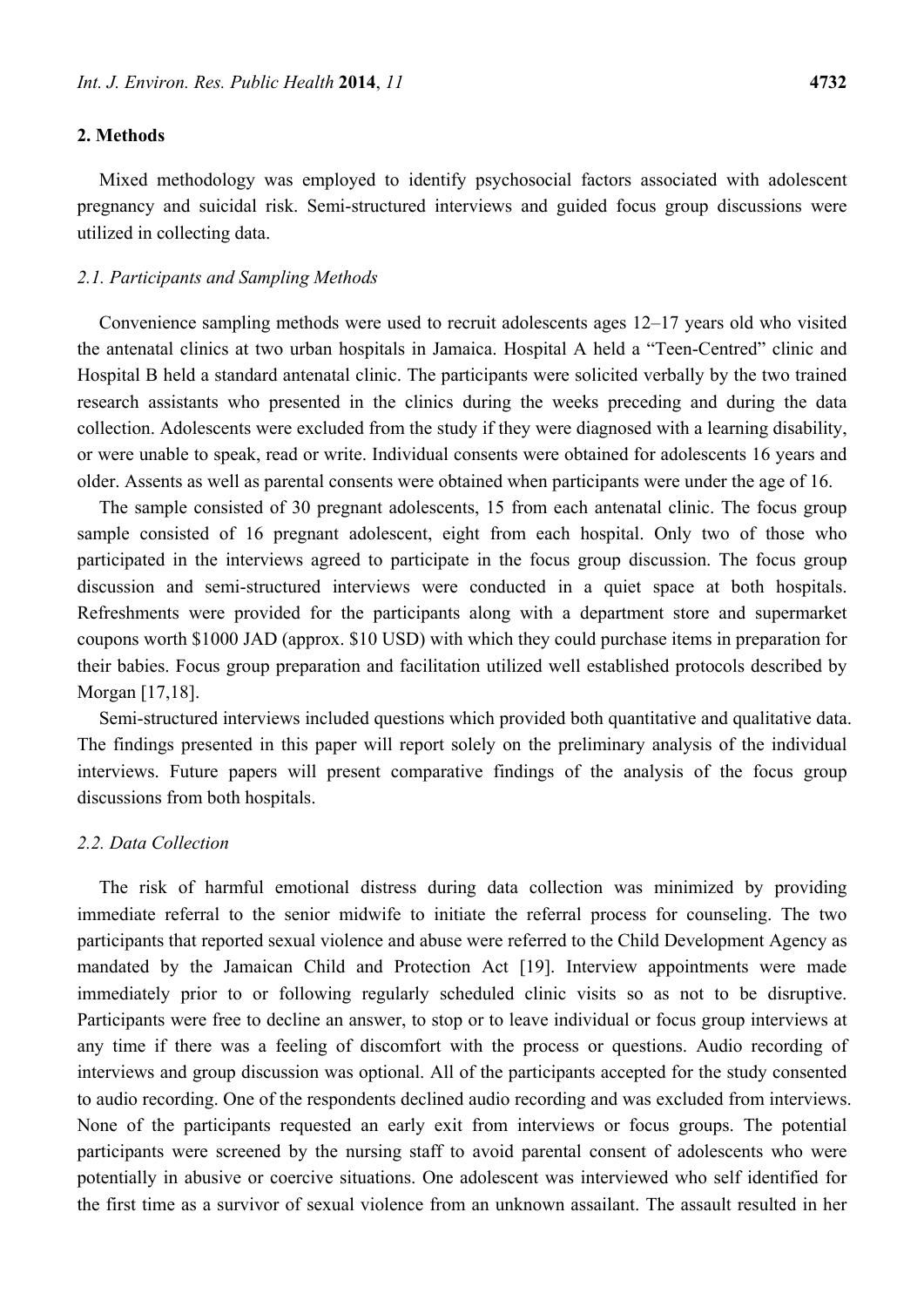present pregnancy and so she was a candidate for protective custody of a foster parent or the services of a Children's Advocate. Only adolescents in home situations which were deemed "safe" by the clinic staff were approached. Safety was defined as an absence of verbal or physical abuse [19]. Ethics Board approval was obtained from University of the West Indies, Ryerson University, the Ministry of Health, Jamaica and the South East Regional Health Authority, Jamaica. Quantitative methods were employed to obtain descriptive statistics of the sample of 30 individual interview participants.

#### *2.3. Questionnaire*

The questionnaire and discussion tool were designed to elicit themes regarding perceptions, values, resilience, knowledge of community resources, perceptions of social support, sexuality, reproductive health knowledge and psychological distress during a 1 hour interview. A pilot was performed with four participants. This provided valuable feedback in order to modify the individual questionnaire language to elicit more discussion and to improve clarity. The final individual questionnaire held 41 guiding questions divided into the following categories: demographics, conception and reproductive health, current pregnancy, relationship and sexuality, antenatal clinic service, depressive symptoms, resilience or protective factors. The 1 hour focus group guide contained six possible guiding questions: (1) experiences with family, partner, community and school, (2) symptoms and feelings about pregnancy, (3) dreams and hopes for the future, (4) barriers to achieving dreams and hopes, (5) facilitators to reaching goals, (6) self-identified personal strengths which support coping. Both researchers and assistants were well versed in the Jamaican patois dialect which expedited the analysis and interpretation of questionnaire responses. The four initial pilot interviews were not included in the study analysis. Analysis of the focus group discussions will be reported elsewhere.

## *2.4. Statistical Analysis*

Descriptive statistics were used to describe the sample of 30 individual interview participants using SPSS. Thematic analysis using grounded theory methods [20,21] was used for the 30 individual interviews and two focus group interviews. Preliminary themes were reviewed and compared within the research team using NVIVO-10 and re-categorization and recoding followed with in-depth analysis of language and concept mapping [20,21].

## **3. Results**

## *3.1. Sample Demographics*

Following are demographic descriptions of the adolescent mothers that were interviewed in both hospitals (See Table 1). The two groups were compared in terms of age, parity, gestational age at interview, obstetrical complications, smoking or substance use, type of dwelling, individuals with whom they cohabited, and continuance of schooling. All of the pregnant adolescents were primigravidas (experiencing their first pregnancy). The majority (26.6%) of them were interviewed at "7 months" pregnant (approximately 28–30 weeks gestation). At the time of conception, school attendance for the Hospital A pregnant adolescent was 93.3% and for the Hospital B was 87.7%. Following the discovery of pregnancy and the commencement of antenatal care, only 46.7% of the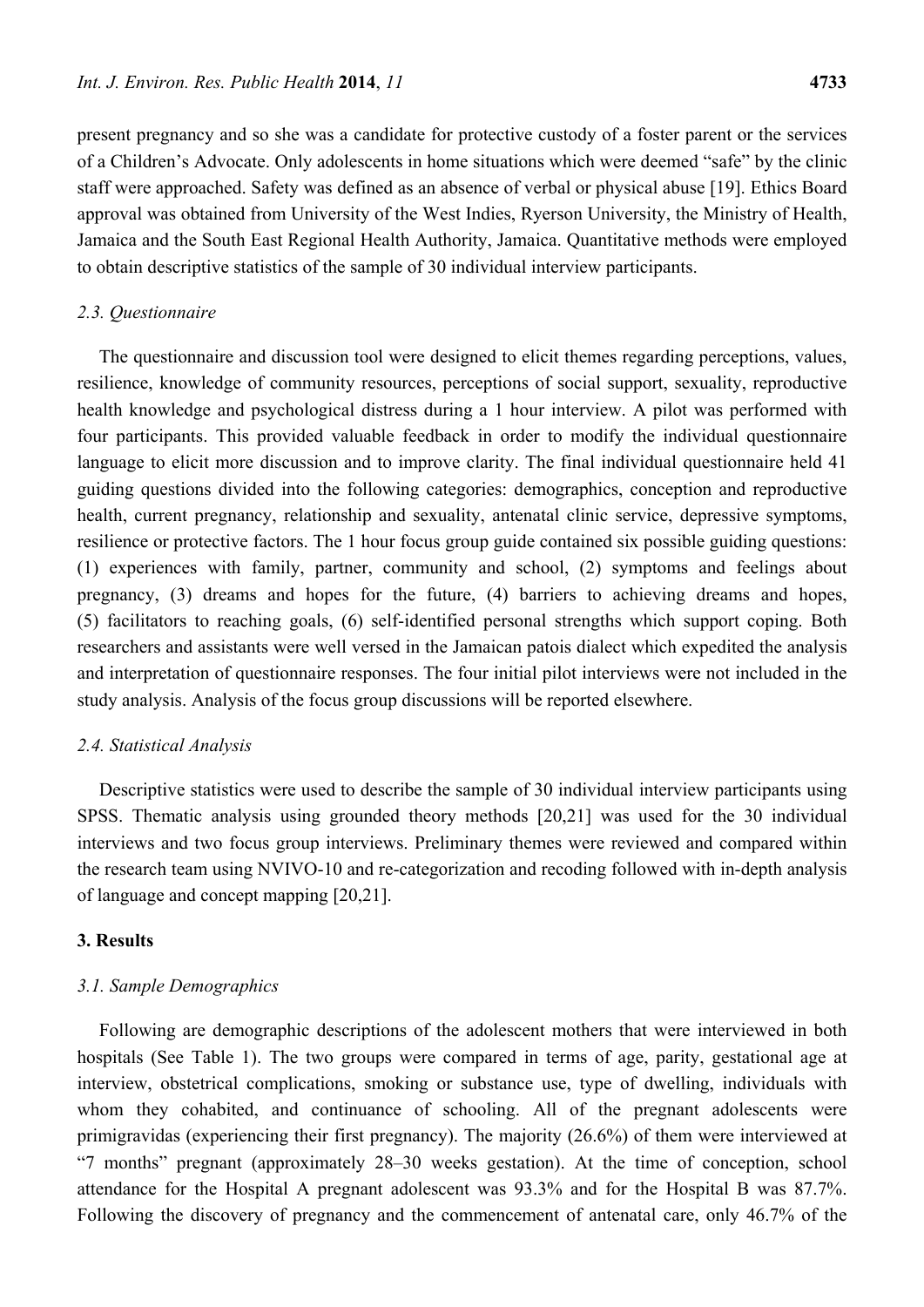Hospital A pregnant adolescents continued their education while only 40% of the Hospital B pregnant adolescent continued their education. In other words, 57% of the 30 pregnant adolescent discontinued their education due to the pregnancy.

| <b>Demographics</b>                            | <b>Total Population</b><br>$N = 30$ | <b>Hospital A</b><br>$N = 15$ | <b>Hospital B</b><br>$N = 15$ |
|------------------------------------------------|-------------------------------------|-------------------------------|-------------------------------|
|                                                |                                     |                               |                               |
| <b>Mean Age in Years</b>                       | 15.6 (SD 0.932)                     | $15.6$ (SD 0.507)             | 15.6 (SD 1.242)               |
| <b>Parity (Previous Births)</b>                | $\boldsymbol{0}$                    | $\boldsymbol{0}$              | $\boldsymbol{0}$              |
|                                                |                                     |                               |                               |
| <b>Smoking/Substance Use</b>                   | $60\%$ (18)                         | $53.3\%$ (8)                  | $66.7\%$ (10)                 |
| <b>Type of Dwelling:</b>                       |                                     |                               |                               |
| Family Home                                    | $53.3\%$ (16)                       | $60\%$ (9)                    | $46.7\%$ (7)                  |
| Owner Occupied                                 | $36.7\%$ (11)                       | $33.3\%$ (5)                  | $40\%$ (6)                    |
| Renting                                        | $10\%$ (3)                          | $6.7\%$ (1)                   | $13.3\%$ (2)                  |
| <b>Cohabitants:</b>                            |                                     |                               |                               |
| Mother                                         | $60\%$ (18)                         | $60\%$ (9)                    | $60\%$ (9)                    |
| Parents                                        | $13.3\%$ (4)                        | $13.3\%$ (2)                  | $13.3\%$ (2)                  |
| Grandmother                                    | $13.3\%$ (4)                        | $13.3\%$ (2)                  | $13.3\%$ (2)                  |
| Aunt                                           | $6.7\%$ (2)                         | $6.7\%$ (1)                   | $6.7\%$ (1)                   |
| Sibling                                        | $3.3\%$ (1)                         | $0\%$ (0)                     | $6.7\%$ (1)                   |
| Other                                          | $3.3\%$ (1)                         | $6.7\%$ (1)                   | $0\%$ (0)                     |
| <b>School Attendance at Conception</b>         | $90\% (27)$                         | $93.3\%$ (14)                 | $86.7\%$ (13)                 |
| <b>Continuance of School Attendance</b>        | $43.3\%$ (13)                       | $46.7\%$ (7)                  | $40\%$ (6)                    |
| <b>Boyfriend Involved at Time of Interview</b> | $60\%$ (18)                         | $73.3\%$ (11)                 | $46.7\%$ (7)                  |

**Table 1.** Demographic characteristics of the pregnant teenagers.

Other questions were asked to elicit social and obstetrical factors. Two teenagers described significant medical conditions (thyroid disease and seizure disorder). Participants were asked about substance abuse, relationship status, history of intimate partner violence or child abuse, financial supports, decision-making, gestational age at the time of interview and presence of any health complications. When asked about experimental or recreational use of drugs, 60% of the mothers responded in the affirmative, however 81.3% of them stopped with the diagnosis of pregnancy. Only 60% of the pregnant adolescents reported currently having a "boyfriend". The majority of the boyfriends were 19 years old or older (75.7%). Although many of these relationships had lasted 3–4 years starting during the boyfriend's adolescence, they continued with an adolescent female of less than 17 years of age. When asked about continuity of the relationship following pregnancy, 28.6% of the pregnant adolescents reported that the relationship was not sustained, 67.9% reported that the relationship continued, and 3.6% (one mother) reported "sometimes". When asked about sexuality, 93.1% (27 mothers) reported that their partner did not "pressure them to have sex", 60.7% reported that they did not plan to have intercourse with their partner, and 20% (six mothers) reported that they had experienced "forced sex" in their lifetime. When specifically asked if an adult had ever "touched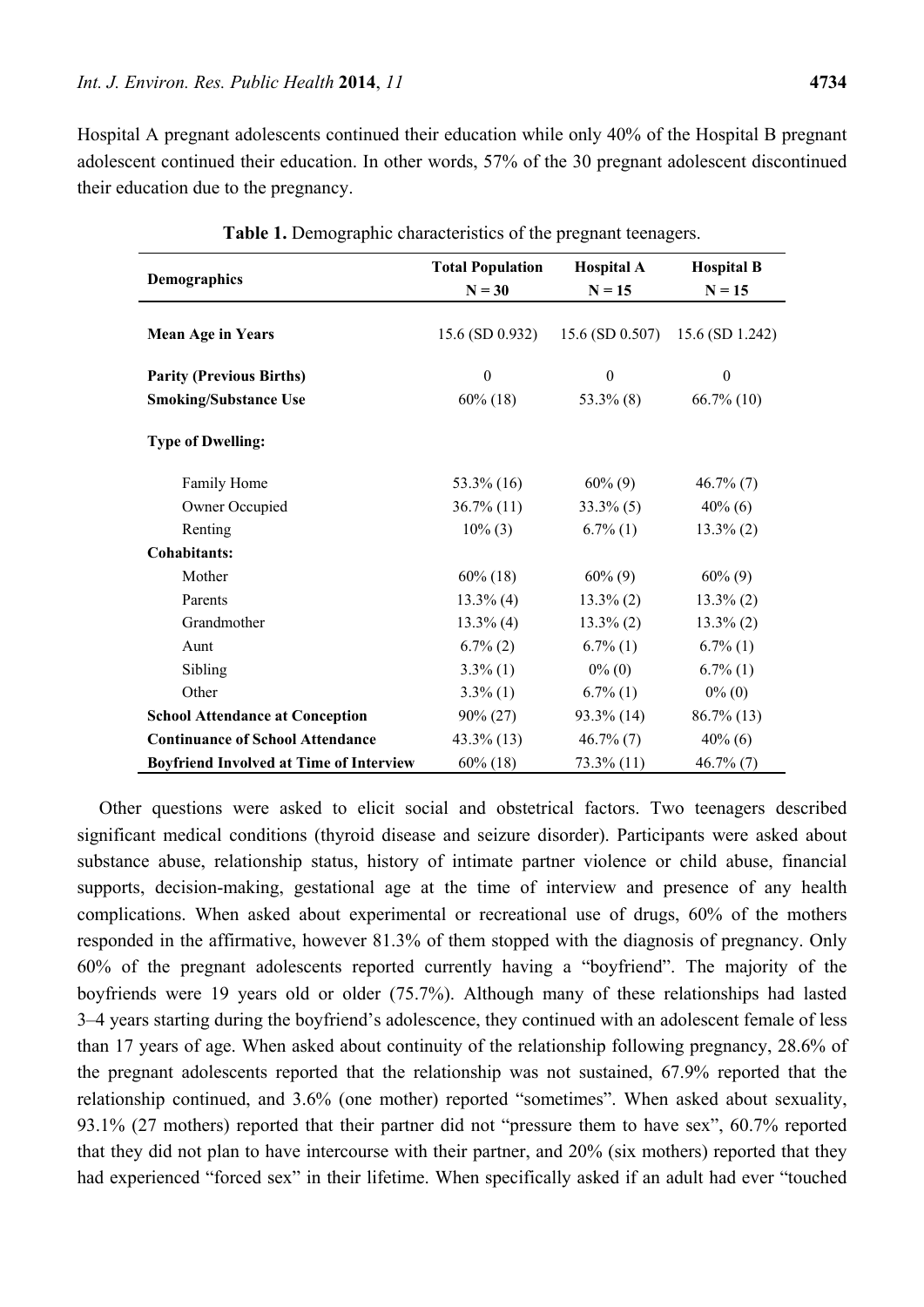you in a sexual way", 17.9% (five mothers) reported "yes". When asked if they had provided sex to "assist the family financially", 10.3% (three mothers) responded "yes".

In most cases (36.7%) the pregnant adolescents reported informing a "family member first"; 26.7% of the time the partner was informed first; and 16.7% of the time a friend was told first. In 20% of the cases "no one" was informed of the pregnancy. Participants were not always sure how they wanted to proceed with the pregnancy. A slightly greater numbers of mothers (16) were unsure of what they wanted to do about pregnancy. Mothers usually relied on a family member (46.5%) to assist them with the decision of how to proceed with pregnancy; while in 21.4% of the cases, the mother reported that no one helped her to make the decision. Elective termination of pregnancy is illegal currently in Jamaica.

#### *3.2. Thematic Analysis*

Although thematic analysis was framed by a resilience perspective the data revealed findings of great concern to the researchers. Seven out of the 30 participants (23%) interviewed experienced psychological distress and were referred for psychological support. Two of the adolescent mothers (6.6%) exhibited suicidal ideation or entertained thoughts of killing themselves. This was not a predominant theme within the analysis, however the risk of such a high degree of psychological distress existing amongst female adolescents warrants further investigation. Consequently the themes described represent dimensions of adolescent motherhood that denote variables on a continuum that may indicate positive or negative attributes from the perspective of the mothers.

Because of the Jamaican vernacular, word and concept queries using the NVIVO data management system were challenging (e.g., "dem a pree mi" means "they are looking at me". "Good for you!" is meant as a sarcastic remark and not a supportive statement.). Nonetheless, code density was reached on several common experiences and concepts. These preliminary themes included the following: 1. Perceptions of service; 2. Resilience; 3. Decision Making; 4. Social Support; 5. Community Support System; 6. Distress versus Psychosocial health. Following are examples of quotations in italics that illustrate the respective themes (words are bolded for emphasis).

1. **Perception of Services:** The participants provided deep insights into their perceptions of the institutional responses to the issues of adolescent pregnancy. In some cases they indicated that the staff demonstrated encouragement, caring and concern.

"*I like the fact that as you start coming to the clinic as a teenager, yes they introduce you to go back to school... and they always make sure they talk to you (about) what to eat just to keep your baby all of that stuff, to take care of the baby, don't be stress about it*" *(A-R1)*

"*Looking out for us like my age...because every second they call and make sure that we are sitting and we are listening and we are okay" (B-R3)* 

For the most part, the reactions of the adolescent to these interventions were positive since they prepared the adolescent for birth and motherhood.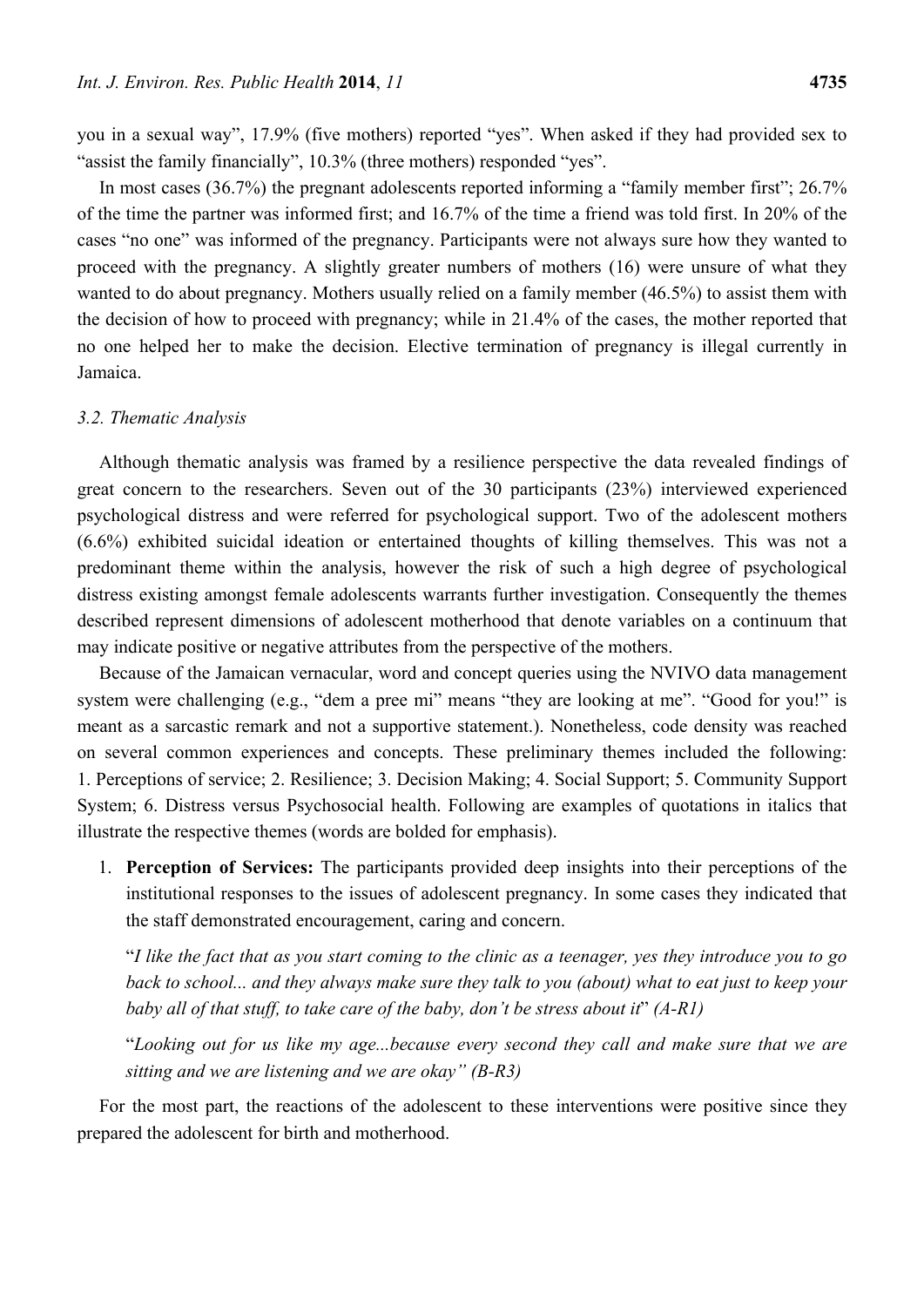"*They give a lot of advice (about) breast feeding, how to hold the baby, what should the baby get... how to treat the baby as well and what else, about hygiene and so forth, they basically talk to us about everything*" *(A-R6)* 

"*It's okay they get along with me good they ask questions that I need to hear, and they also like to give us instructions what to do and all of that*" *(A-R8)* 

There were, however, instances when their reactions were negative to the services received such as the lengthy waiting times following intake. These waiting times could average 4–6 h, during which time the non-clinical teachers visited to discuss nutrition, lactation, parenting or childbirth preparation.

"*(And what don't you like most?) The long waiting to sit down and wait…. (how long?)… Sometimes when you come you have to sit down for a whole length of period of time.*" *(A-R5)* 

"*Like when we are suppose to go and see the doctor they take too long to call my name…. Long hours, long time.*" *(A-U6)* 

The reactions to the services rendered were tempered by the perceptions of the clinic environment and the reaction the adolescents received from other patients.

"*(Adult patients waiting in clinic) Staring (at me)…. It's okay because they won't be the first and they won't be the last…. They stare at you or criticize and all those things…. It makes me feel a way sometimes but like I say I won't be the first young person to get pregnant and I won't be the last.*" *(A-R1)* 

2. **Resilience:** The interviews revealed several strengths possessed by the adolescent mothers. The most notable characteristic was resilience. Resilience was closely tied to goal-oriented speech.

"*I am coping with everything right now just that I need a little more support financially just that… Whenever something knocks you down you have just to get back up on your feet, and that is what I am planning to do…Yes something knocks me down just stand to rise and I am going to arise even stronger (Interviewer: You think so?)…I know so! I am going to achieve them (goals that you have set)…. I like to finish school, I tell myself say I want to be either a doctor or a midwife, so I am going to work very hard.*" *(A-R5)* 

Resilience was also closely associated with a focus on the future and a motivation to "overcome".

"*So I will have to keep my mind steady on my plan going ahead of me ... You have the baby so you can't just take the baby out of the picture at all times, but you have to go forward*" *(B-R7)*

"*Yes, worst I never plan for it so I have to show that I can't let this break me down*" *(A-R11)*

"*Like I say being pregnant can be a set-back in your journey sometimes, but it is not the end of the road. You can still pick up and go again and know that obstacles will come*" *(B-R9)*

"*Because at that time in your life you have a daughter and you don't want her to follow in your foot steps for her to follow in your footsteps is a good way. Don't make the same mistake that you made or live the lifestyle that you live. So those people want to set a good example like myself here*" *(A-R5)*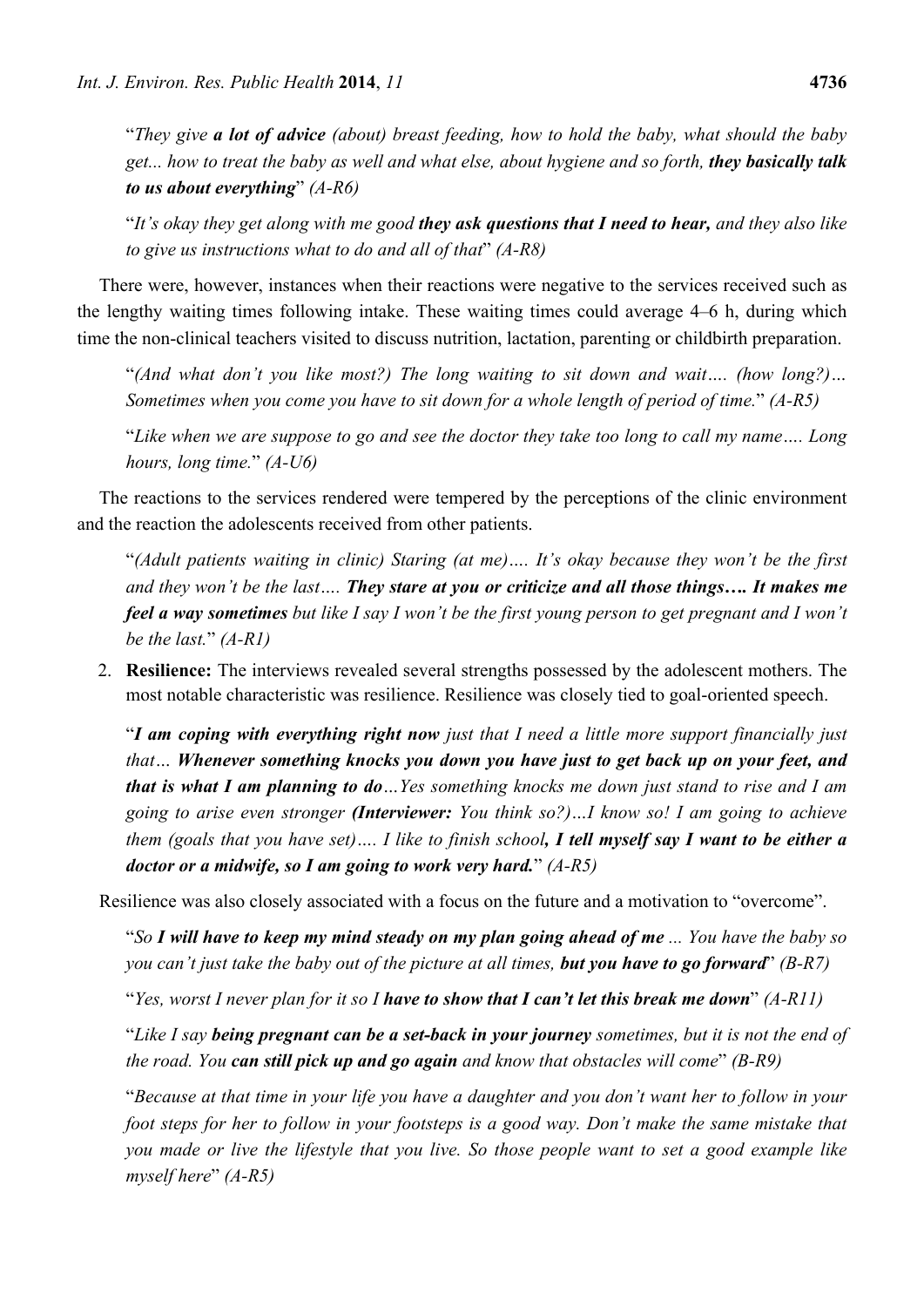"*So I will have to keep my mind steady on my plan going ahead of me ... You have the baby so you can't just take the baby out of the picture at all times, but you have to go forward*" *(A-R4)* 

3. **Decision-making:** One of the other aspects of character was the adolescent's ability to make decisions. Sometimes the decision-making was influenced by her partner.

"*At first no I wasn't sure because I wanted to abort it at first …. Actually my boyfriend stop me say that it was his first child and he is not sure if he is going to get a next one or I am going to be able to get pregnant in the future. So I just decided to bring it.*" *(A-R5)"*

At other times the family's influence was the strongest.

"*All right our family doesn't believe in abortion so my only option was to have the baby I didn't want to have the baby ...my grandmother she told me that is not right and I was a Christian before*" *(B-U1)*

Finally, there were adolescent mothers whose decision-making was the culmination of a personal choice.

"*Very sure, yes what can I do but keep it, this is our doing so....Nobody (helped to make decision to continue pregnancy)*" *(A-R4)* 

"*Well at first I wasn't planning to use any contraceptive neither to throw away my baby or anything at all. I really plan to keep my baby*" *(B-R8)* 

4. **Social Support:** Another theme that was observed was that of "social support". The support received from family, partners, and friends was diverse. Sometimes there was encouragement from significant others.

"*No she (Mom) didn't say anything I expect her to cuss, she always told me that if I got pregnant she would put me out and she wouldn't be there for me she would be gone, So I am just surprise she is actually there right now……but my dad he flips…For the first two months when my parents found out he (Dad) stop preparing like food and those things, when I was pregnancy I was still going to school, so he stop leaving lunch money and those things. So I actually have to find those things on my own as if my mom prepares those for me.*" *(A-R5)* 

Sometimes the support was unexpectedly present and strong.

"*… But since my mother and other people talk to me and say I cannot stress out myself and like that, because I hide behind doors and cry a lot and a lot of the time my mom catch me, and say I must stop doing it, but my mother say she will take the pressure.*" *(B-R2)* 

"*Daddy don't say one thing (did not react negatively). Him always say well him can't do nothing, he said that he is glad to become a grandfather before anything happen to him in life*" *(A-R14)* 

5. **Meso/Macro-Community Support System:** Support from individuals was distinguished from support from the community at large. Systemic support based upon institutional policies and procedures or support that came about from the cultural mores or customs in the region provided significant material to formulate a separate theme. The educational policies and their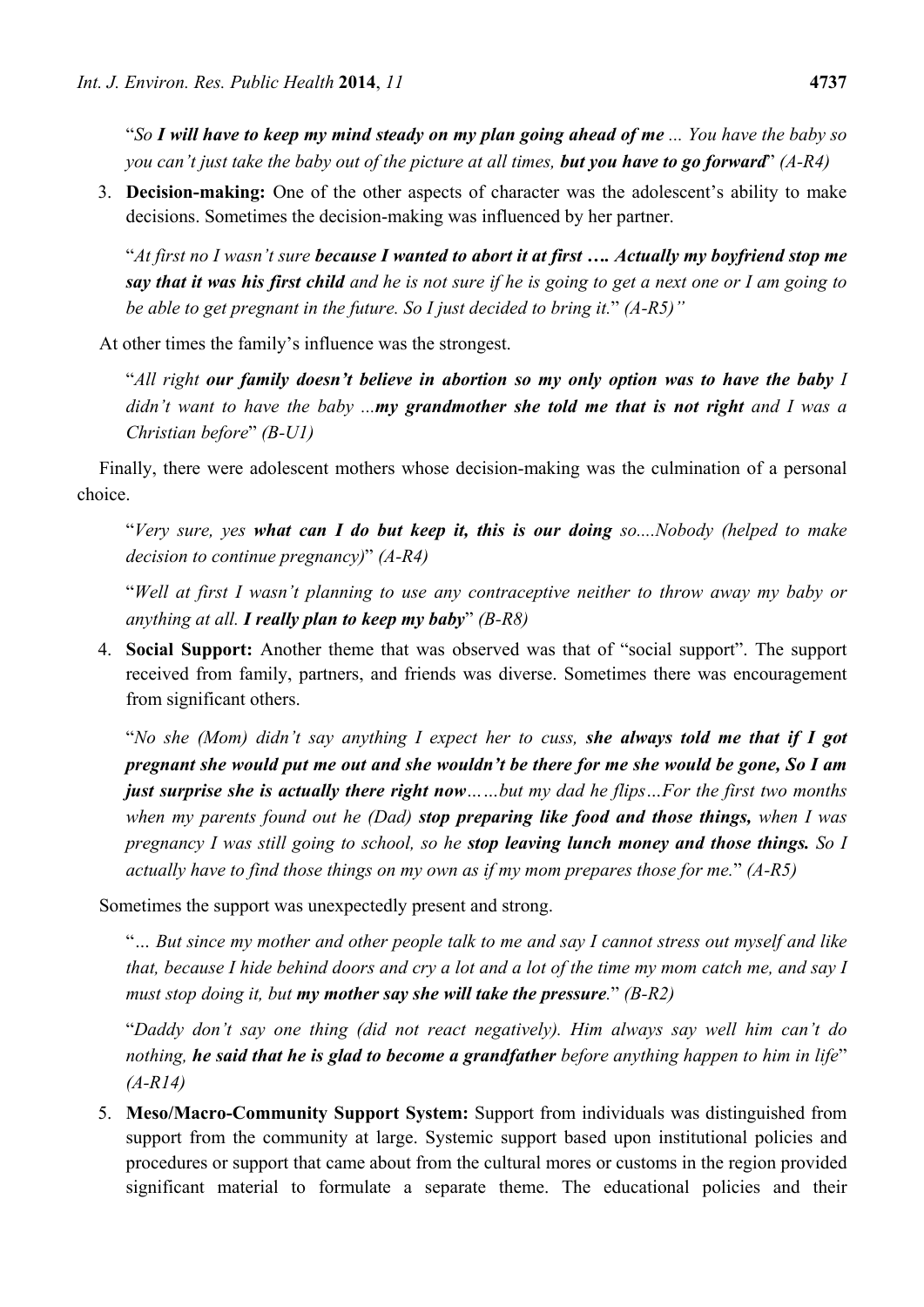implementation was a subject of contention and disappointment to many of the adolescent mothers.

"*But until then I was kicked out of school because the school found out about it. So I had to stop.*" *(A-R5)* 

By contrast, the residential homes for wards of the state provided a welcomed supportive environment.

"*And plus the house mothers (at the Children's Home)…. If I feel depressed I go to them and talk to them, and I have a counselor…Because my counselor like she say some people would find that you are pregnant they would give up on you, she say if they give up on you now when it is the time you need it, she don't see no reason why they should give up on you. She love us she talk good things about us, she don't keep anything that is bad.*" *(B-R5)* 

6. **Distress** *versus* **Psychosocial health:** Psychological health was observed on a continuum ranging from good mental health to instances of marked psychological distress. Sometimes the distress accompanied evidence of unpreparedness for pregnancy.

"*Well I try to kill myself two times….I take up a knife and I put it like this…(To your stomach two times?)…Yes Miss….(How long ago was that?)…. When I find out…. I never want to continue (living) Miss…I can't manage the baby!*" *(B-R2)* 

"*Yes miss at first when I found out every day I cry…Anytime I would talk about it, every day I would cry… That is why I really don't talk about it….(You don't really like to talk about it, so you think maybe you could do with some counseling sometimes that's help? Why you cry, what you think makes you cry?)….Because how my father felt and because I wasn't ready…because (of how) some people feel and talked about it.*" *(B-R1)* 

Sometimes psychosocial good health was evidenced by the ability to accept the reality of the situation.

"*I think so because it wasn't expected, they fret I mean not fretting but it is going to be on your mind whether you like it or not. It is going to be on the back of your head, it is going to be right there in front of you. (Have you ever had any of those feelings - bad or sad or depressed or fret a lot when you found out you were pregnant?)…Yes, I said oh my God is this for real? You would be touching it…do you think it is something in there?*" *(A-R1)* 

Finally, there was evidence that psychological health was closely related to the mother's ability to "coach herself" into resilience. Many times the coaching of a support person (often the teen's mother) was echoed in the words of the adolescent mother.

"*(Is this your first pregnancy?)….Yes and last!... No more I am not even sure if I am going to survive this first one! That is no way on my agenda no, time soon! When I am set and ready in life maybe; or adoption but no never again. I am positive and I am certain of that! …. It is true, Lord Jesus, people usual say one "pickney a nuh pickney" but this have to be the one, one, one. When I am ready and set in life when I am about thirty when I should have certain assets and*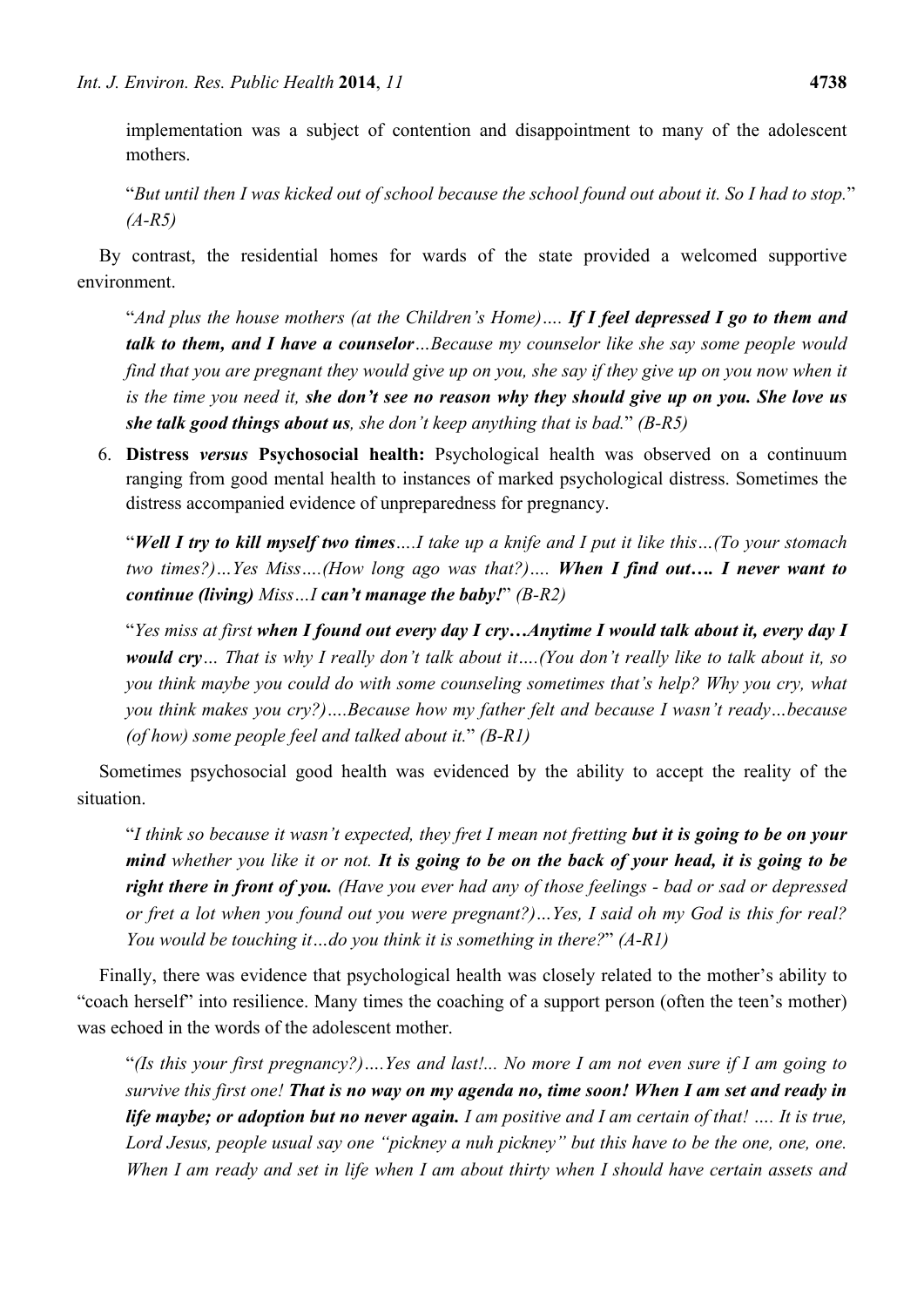*things going for me, if I am marry or something or I am in a committed relationship maybe I will consider going again, especially if the person doesn't have a child.*" *(A-R1)*

Although there were six preliminary themes analyzed and saturated, the researchers continued to interpret the data. No doubt future analysis on various levels will yield new and complex layers of subthemes such as: perceptions of self, values, other aspects of resilience, knowledge of community resources, perceptions of social support, psychological distress, powerlessness, and motherhood.

# **4. Discussion**

The age range sampled in this study is in keeping with previous studies, with the majority of teen pregnancies occurring around age 15 years old and a smaller number of teen pregnancies occurring as young as 13 years old. Across the Caribbean and Latin America teen pregnancy rates are increasing. Currently two out of every 18 pregnant adolescents are 15 years old or younger [22].

Out of 30 participants, seven (23%) experienced psychological distress or suicidal ideation. This is consistent with the Brazilian research [6,7]. There were two reports of suicidal ideation (6.6%) where the adolescent mother mentioned the intention to kill herself. Although the sample size was too small to generalize these findings, this may indicate a growing problem. Further investigation of these cases may inform healthcare practice and prevention strategies by clinicians. The research assistants in our study were not permitted to make medical diagnoses but simply referred participants who demonstrated emotional distress or described self harm or abuse and so required and desired counseling. This rate was lower than the prevalence in Jamaican female adolescents noted in the 2005 and 2010 studies [10,14] and could be explored further in a nation-wide survey. Wilks' study sampled only 15 students each from 18 schools (1320 students total), however findings revealed that female secondary school students (15–19 years or age) experienced more depressive symptoms their male counterparts [23]. Furthermore there was a prevalence of feelings of hopelessness (20.4%), feelings down/Depressed (41.3%), little interest/pleasure in activities (38.8%), change in appetite (42.9%), change in sleeping pattern (34.6), feeling guilty/worthless (14.8%), considered suicide (9.7%) attempted suicide (5%), or planned suicide (5.7%) [23]. Although these school-based surveys have very little exploration of pregnancy-related issues, 180 (25%) of the 721 female students were self identified as pregnant. Wilks noted that 65 (36%) of these pregnant teenagers experienced symptoms such as sadness or loneliness; 42.1% felt hopelessness; 36.5% reported "feeling depressed"; 39.4% reported feeling guilt in the past year and 45.1% of these same students who had been or were pregnant had also attempted suicide [23].

Antenatal distress could place adolescents at risk for postpartum depression amongst other illnesses and so it is reasonable for mental health services to be easily accessible in maternity clinics. It will be important for maternity care providers to expedite referrals and to maximize accessibility to mental health services of pregnant adolescents considering the high incidence of unplanned pregnancy and forced sexual contact described in the literature [10,23]. Multidiscipinary teams such as the one at the teen-centred clinic, which include social workers and mental health counselors, would be beneficial when planning maternity care for adolescents.

Violence against teenage women continues to be a theme in the adolescent mother's narrative. Further research is warranted to explore any possible associations between the experience of violence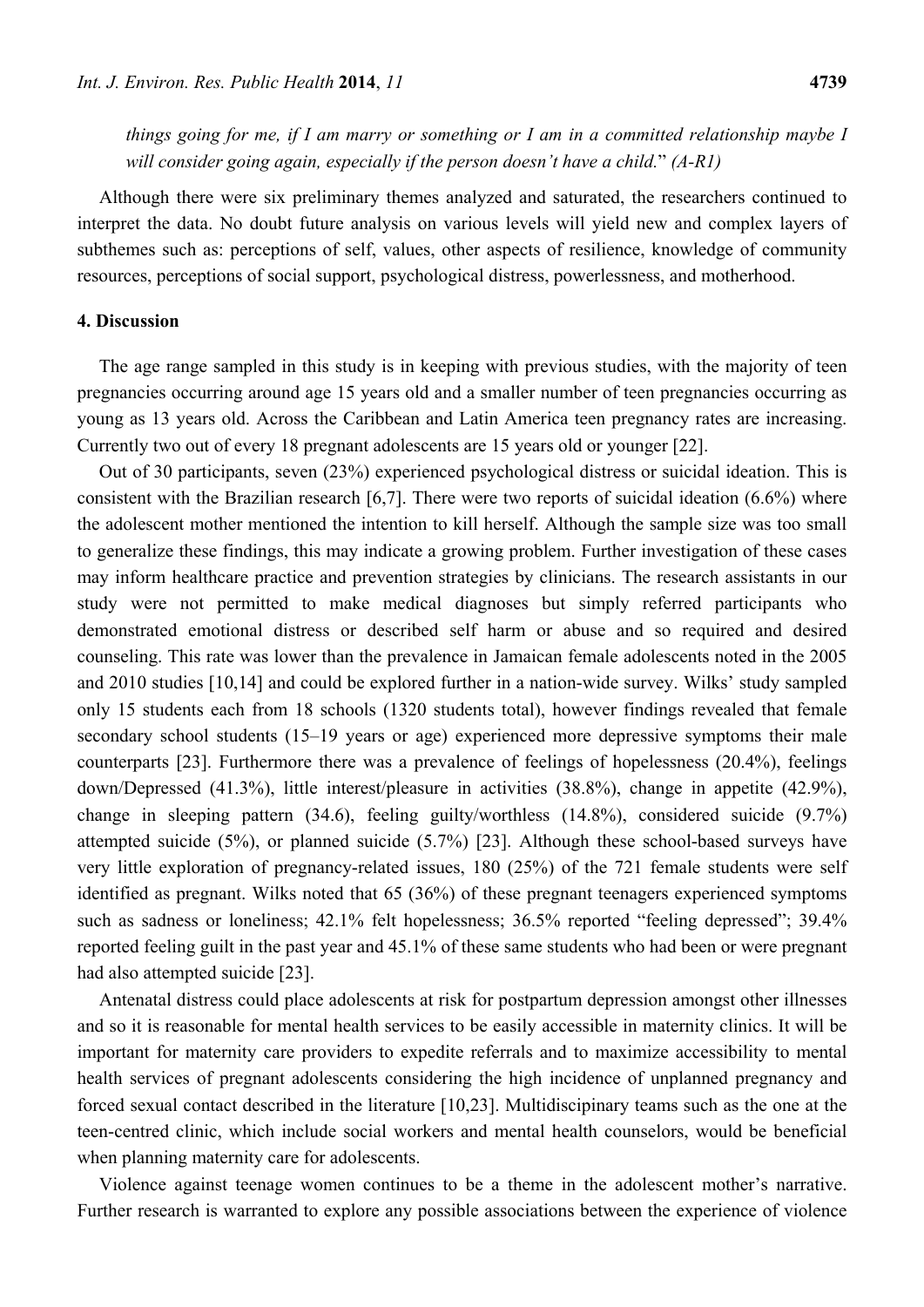and abuse upon the Jamaican adolescent's participation and success in education throughout the lifespan. Out of the 30 mothers, two described some type of abuse within their life time. One of those instances resulted in the pregnancy and involved significant violence. This is consistent with the findings of the 2005 Jamaican school-based study that reported that sexual activity is forced in 1:5 of 15–19 years old [10]. Furthermore, the 2005 survey noted that 14.3% of these females had been physically abused, and 28.1% females had been victims of physical attacks [10]. The literature describes the phenomenon of impaired learning that follows violence [24,25]. The response to violence should include partnership between government and community stakeholders to enforce existing safety and protection policy, provide crisis counseling, and to sustain resources that optimize the educational trajectory for adolescent mothers.

Resilience language was observed indicating the significance of social support and possibly coaching by significant others. All of the teens identified their mothers as significant sources of social support yet most were unable to discuss sexuality or contraception with their mothers. Parent-adolescent relationships continue to be fraught with trust and boundary issues. These findings are consistent with previous research [26]. In addition to the support of parent-adolescent dialogue, this study may indicate a need to engage adolescents in guided peer support for reproductive health education.

Over half (57%) of the sample discontinued their education. These mothers were not using the government funded support systems designed to enable pregnant adolescents to continue their education. Currently the office of the Prime Minister funds the Women's Centre of Jamaica Foundation (WCJF), a government agency. The WCJF resources include education, childcare, counseling, vocational coaching and support for adolescent mothers who are 17 years old and under. When adolescents participated in the WCJF programs, the likelihood of contraception after the first birth increased and second pregnancy rate was below 2% [15]. In addition, the likelihood increased of high school completion, employment, and higher monthly income. Furthermore, the teens' perception of themselves was more likely to be one of holding a higher socioeconomic status, belonging to social clubs and engaging in regular social activities. In a historical cohort study of 260 teen mothers (87 of whom were WCJF graduates), 25% (22 of 87) of participants were employed versus about 13% of comparisons (23 of 173;  $p = 0.02$ ). In addition, 56% of participants (49 of 87) had a monthly income as high as J\$10,000 to \$20,000 versus 35% of comparisons (60 of 173; *p* = 0.00) [27,28].

In addition to support of the WCJF efforts, Jamaican legislation was implemented in September of 2013 to increase access to educational institutions for adolescent mothers. The Ministry of Education introduced the 'Policy on the Re-Integration of Adolescent Mothers into the Formal Education system', a policy supported by the United Nations Population Fund (UNFPA), which permits adolescents to be readmitted into their high schools following the birth of their babies or attend a new school [22]. UNFPA has funded computer and internet access to the high schools that adolescent mothers attend in order to strengthen the capacity to graduate technologically skilled teens [15]. At the time of the interviews in this study, the adolescents verbalized a desire to return to school, however the policy had not yet been implemented and the discovery of pregnancy was met with expulsion from school. Adolescent mothers were essentially barred from returning to their original schools following birth for fear of the 'negative influence' they might have on their peers. They were often hesitant to register in a new school, which often required that they commute to a new neighbourhood. Research will be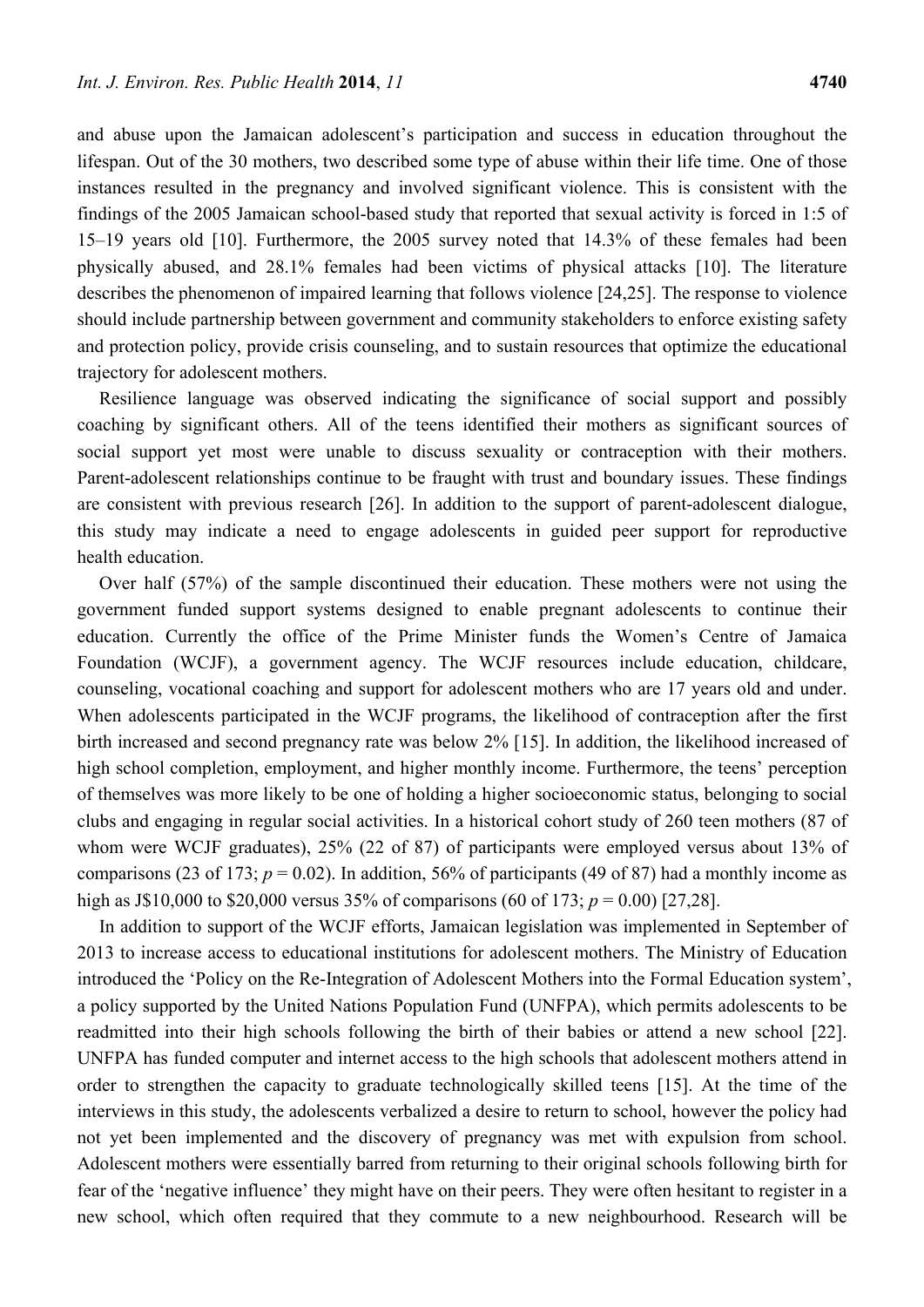necessary to explore how well the new policy is being followed by local high school principals. In addition, evaluation of the teen mothers' perceptions of access and autonomy should be conducted.

In the adolescent-centred clinic, the participants found less distractions and a more conducive environment to prepare for parenting despite the long waits. Previous research has explored the utility of the "Centering Pregnancy" model [29,30], social media or texting [31] and integrated multidisciplinary [32] approaches in order to improve clinic attendance and meet the learning and social needs of vulnerable populations such as adolescents. Further research is needed to identify if a teen-centred approach also mitigates the effects of psychosocial stress.

# **5. Conclusions**

Despite concerted efforts by the National Centre for Youth Development, the Child Development Agency, local non-governmental organizations and women's crisis centres, the lived experiences of adolescents are rarely sought. Adolescent pregnancy and birth rates in Jamaica remain one of the highest in the Caribbean [23]. Although motherhood is valued, most of these pregnancies are unplanned by the mother and one in five adolescent girls aged 15–19 experiences forced sexual activity [10]. This is the post-colonial, critical human rights arena from which this study was designed.

Many Jamaican adolescent mothers face barriers to education, self determination, and family planning. Since adolescence is a vulnerable time in the life-span when there may be readiness to learn; empowering and respectful adolescent-centred health care and comprehensive reproductive health education may mitigate psychosocial distress. The small sample size, urban setting and lack of socio-demographic variable controls prevent the findings from being generalized to the entire population of Jamaican adolescent mothers. The study should be followed by a national school-based survey to further examine the questions that arose concerning the prevalence of psychological distress. Likewise the factors that motivate or deter school completion should be examined. International community-based partnerships with academia, policy-makers, government agencies, service providers and advocates should be formed to create a concerted effort to empower Jamaican youth. Furthermore, the development of new and innovative models of service delivery is necessary. These interventions need to be adapted to low-resourced countries such as Jamaica. Such community-based research, by definition would support resiliency, agency, human rights and access for adolescent mothers in the region.

#### **Acknowledgments**

The authors gratefully acknowledge research funding from: the International Development Research Centre (IDRC), Canada Latin America and the Caribbean Research Exchange Grants Program (LACREG); and the Faculty of Community Services, Ryerson Seed Grant. In addition the following collaborators and partners comprised our research team. Research assistants: Rosain Stennett, MPH; Uki Atkinson MSc; Hospital partners: Rudolph Stevens MD, Senior Medical Officer, *Victoria Jubilee Hospital*; Alex Onyonyor, MD, Consultant Obstetrician and Gynaecologist, *Spanish Town Hospital.*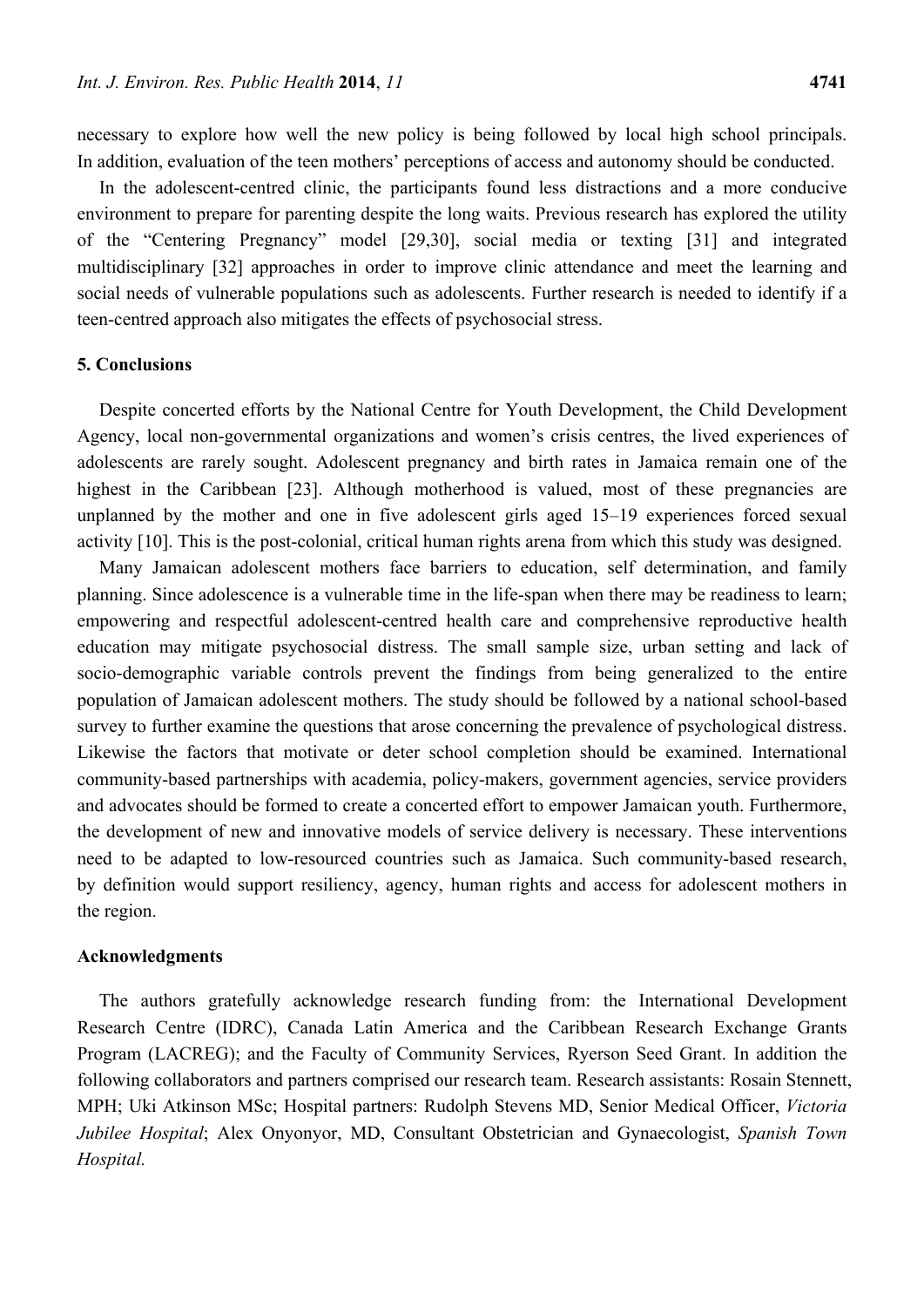## **Author Contributions**

Karline Wilson-Mitchell and Joanna Bennett contributed substantially to the creation, analysis and editing of this article. Rosain Stennett contributed to the editing of this article, descriptive statistical analysis, tables and citations.

#### **Conflicts of Interest**

The authors declare no conflict of interest.

# **References**

- 1. Serbanescu, F.; Ruiz, A.; Suchdev, D.B. *Reproductive Health Survey Jamaica 2008: Final Report*; Government of Jamaica: Atlanta, GA, USA and Kingston, Jamaica, 2010.
- 2. Maharaj, R.J.; Nunes, P.; Rewick, S. Health risk behaviours among adolescents in the English-speaking Caribbean: A review. *Child Adolesc. Psychiatry Ment. Health* **2009**, *3*, doi:10.1186/1753-2000-3-10.
- 3. Fonda, M.; Eni, R.; Guimond, E. Socially constructed teen motherhood: A review*. Int. Indige. Policy J.* **2013**, *4*, 1–14.
- 4. Fonda, M.; Eni, R.; Guimond, E. Socially constructed teen motherhood: A review*. Int. Indige. Policy J*. **2012**, *4*, 1063–1071.
- 5. Kalil, A.; Kunz, J. *Long Term Effects of Teenage Childbearing on Mental Health in Young Adulthood*; University of Chicago and Joint Centre for Poverty Research: Chicago, IL, USA, 2000.
- 6. Freitas, G.F.; Neury, C.F.; Botega, J. Psychosocial conditions and suicidal behavior in pregnant teenagers: A case-control study in Brazil. *Eur. Child Adolesc. Psychiatry* **2008**, *17*, 336–342.
- 7. Pinheiro, R.T.; da Cunha Coelho, F.M.; da Silva, R.A.; de Ávila Quevedo, L.; de Mattos Souza, L.D.; Castelli, R.D.; de Matos, M.B.; Pinheiro, K.A. Suicidal behavior in pregnant teenagers in southern Brazil: Social, obstetric and psychiatric correlates*. J. Affect. Disord.* **2011**, *136*, 520–525.
- 8. Mollborn, S.; Morningstar, E. Investigating the relationship between teenage childbearing and psychological distress using longitudinal evidence*. J. Health Soc. Behav.* **2009**, *50*, 310–326.
- 9. Blum, R.W.; Halcón, L.; Beuhring, T.; Pate, E.; Campell-Forrester, S.; Venema, A. Adolescent health in the Caribbean: Risk and protective factors. *Am. J. Public Health* **2003**, *93*, 456–460.
- 10. Fox, K.; Gordon-Strachan, G. Jamaican Youth Risk and Resiliency Behaviour Survey 2005 (School-Based Survey on Risk and Resiliency Behaviours of 10–15 Year Olds), Report No.: TR-07-58. Available from: http://www.cpc.unc.edu/measure/publications/tr-07-58 (accessed on 22 April 2014).
- 11. Aleph, S.A. *Youth in Jamaica: Meeting Their Development Needs*. National Centre for Youth Development Ministry of Education, Youth, and Culture: Kingston, Jamaica, 2002.
- 12. Lindström, B.; Eriksson, M. Antonovsky's sense of coherence scale and the relation with health: A systematic review. *J. Epidemiol. Community Health* **2006**, *60*, 376–381.
- 13. Ablorh-Odjidja, A.; Joseph, J. Adolescent health to the forefront*. J. Public Health Manage. Pract.* **2007**, *13*, 83–85.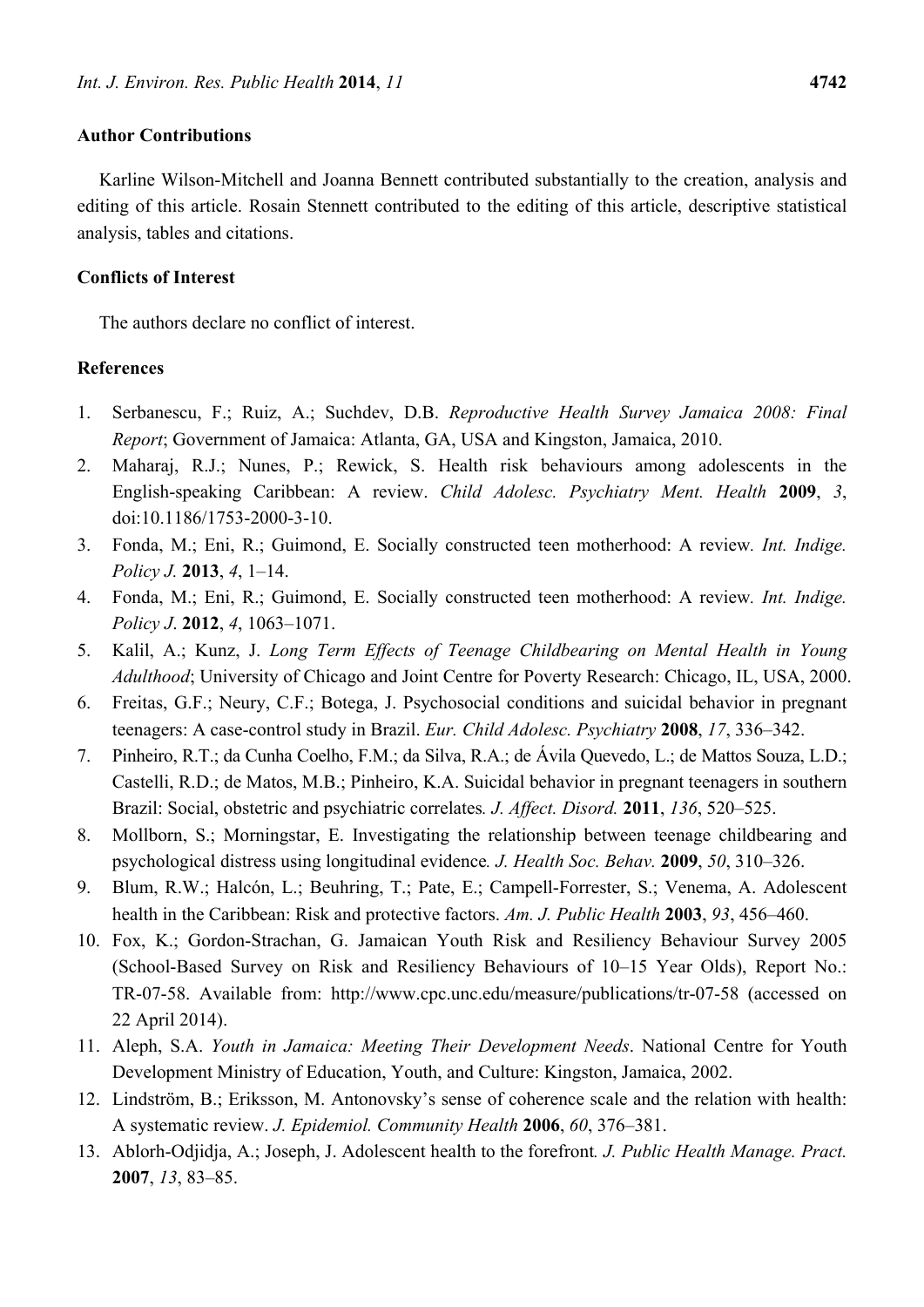- 14. Centers for Disease Control and Prevention. *Jamaica School-based Health Survey Fact Sheet*; Centers for Disease Control and Prevention: Atlanta, GA, USA, 2010.
- 15. United Nations Population Fund. Jamaica Offers a Model for Preventing Adolescent Pregnancies while Supporting Young Mothers. Available from: http://unfpa.org/public/home/news/pid/14825 #sthash.uQ9agiHK.dpuf (accessed on 2 February 2014).
- 16. Adolescent pregnancy has a far-reaching health effects. *Jamaica Observer*, 13 November 2013.
- 17. Morgan, D. *The Focus Group Guidebook*; Sage Publications Ltd.: Thousand Oaks, CA, USA, 1998.
- 18. Kruger, R. *Moderating Focus Groups*; Sage Publications: London, UK, 1997,
- 19. Child Development Agency. Child Care and Protection Act: What You Should Know, How It Works, and How You Can Help. Available online: http://www.cda.gov.jm/child\_care\_ protection act.php (accessed on 19 April 2012).
- 20. Strauss, A.L.; Corbin, J. *Basics of qualitative research techniques and procedures for Developing Grounded Theory*; Sage Publications: Thousand Oaks, CA, USA, 1998.
- 21. Cluett, E.R. *Principles and Practice of Research in Midwifery*, 2nd ed.; Churchill Livingstone Elsevier Limited: Philadelphia, PA, USA, 2006.
- 22. Williamson, N. Motherhood in Childhood: Facing the Challenge of Adolescent Pregnancy. In *State of the World Population Report 2013*; United Nations Population Fund: New York, NY, USA, 2013.
- 23. Wilks, R.; Younger, N.; McFarlane, S.; Francis, D.; Van den Broeck, J. Jamaica Youth Risk and Resiliency Behaviour Survey 2006: Community-Based Survey on Risk and Resiliency Behaviours of 15–19 Year Olds. Available online: http://www.unicef.org/lac/Jamaica Youth Risk Resiliency study(1).pdf (accessed on 22 April 2014).
- 24. Horsman, J. *Too Scared to Learn: Women, Violence and Education*; McGilligan Books: Toronto, Canada, 2000.
- 25. Horsman, J. Moving beyond stupid: Taking account of the impact of violence on women's learning. *Int. J. Educ. Dev.* **2006,** *26*, 177–188.
- 26. Wood, E.B.; Hutchinson, M.K.; Kahwa, E.; Hewitt, H.; Waldron, N. Jamamican adolescent girls with older male sexual partners*. J. Nurs. Scholarsh.* **2011**, *43*, 396–404.
- 27. McNeil, P. *Women's Centre of Jamaica Foundation Successes and Constraints—Social, Economic, Cultural, and Political. Paper II Presented at the DSE International Seminar, 27 July–7 August 1992, Berlin, Germany*; Women's Centre of Jamaica Foundation: Kingston, Jamaica, 1992.
- 28. Drayton, V.L.; Montgomery, S.B.; Modeste, N.N.; Frye-Anderson, B.A.; McNeil, P. The impact of the Women's Centre of Jamaica Foundation Programme for adolescent mothers on repeat pregnancies*. West Indian Med. J.* **2000**, *49*, 316–326.
- 29. Massey, Z.; Rising, S.S.; Ickovics, J. Centering Pregnancy group prenatal care: Promoting relationship-centered care. *J. Obstet. Gynecol. Neonatal Nurs.* **2006**, *35*, 286–294.
- 30. Klima, C.S. Centering pregnancy: A model for pregnant adolescents*. J. Midwifery Women's Health* **2003**, *48*, 220–225.
- 31. Patel, N.; Rajasingam, D. User engagement in the delivery and design of maternity services*. Best Practice Res. Clin. Obstet. Gynaecol.* **2013**, *26*, 235–239.